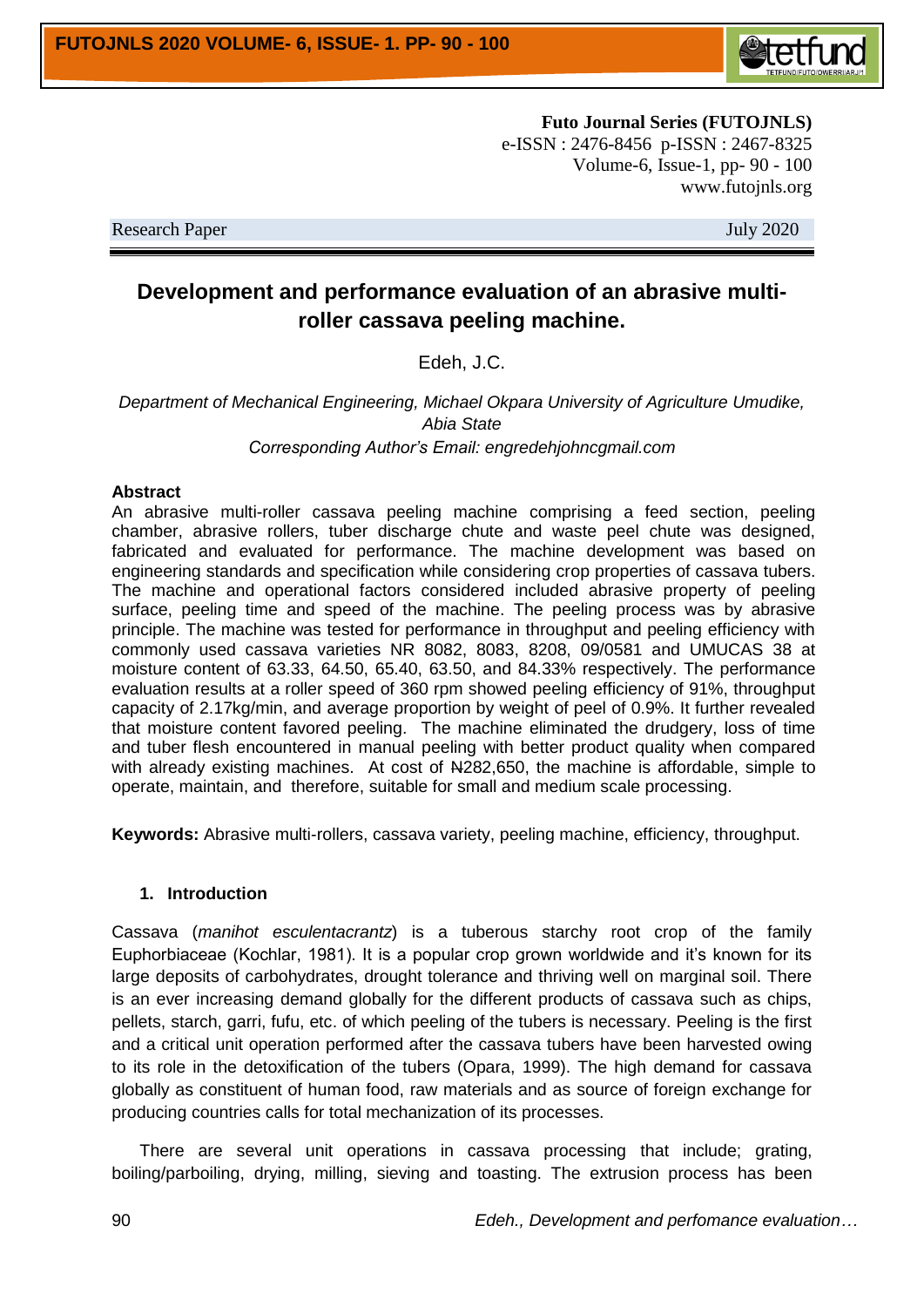

successfully mechanized (Ezekwe, 1976). Cassava peeling has remained a bottleneck globally for the design engineer. Different efforts in this field have resulted in the production of several prototypes characterized by low efficiency and low quality performance (Egbeocha *et al*., 2016)

Several mechanisms and methods in cassava peeling have been adopted. These include; steam, manual, chemical and mechanical methods with their advantages and disadvantages. Some of the efforts in the mechanical field include; spring loaded cassava peeling machine by Adetan *et al.* (2005) with efficiency of 98.8 % and 15 % broken tubers; the PRODA model of cassava peeling machine made with peeling balls and recording peeling efficiency of 30 % and much loss of the root flesh; UNN model of a batch cassava peeling made with abrasive materials loaded in a peeling drum resulted in a throughput capacity of 180 kg/hr and loss of cassava tuber flesh; UNIBEN model of a cassava peeler designed at the mechanical engineering department of the university of Benin with a single tool point and fed tuber after tuber to its chuck recorded a peeling efficiency of about 25 %; Cassava peeler designed and fabricated at Tamil Nudu Agricultural university, Alade had throughput capacity, peeling efficiency and peel retention of 549 kg/hr, 50.33 % and 0.572 respectively.

 Howeler *et al.,* (2004), in their research work observed that most cassava farmers/growers were small farm holders of between 0.5-5 ha farm land. As a result of this, there is need for a portable, affordable and efficient peeling machine for the cottage industries to meet their processing needs. A multi-roller abrasive cassava peeling machine was therefore developed and evaluated at the Mechanical Engineering Department, Michael Okpara University of Agriculture, Umudike, Nigeria. Among the purpose was to develop a design data base for the peeling machine; form a relationship between the cassava tubers (varieties), machine and machine operational parameters, thereby, establishing machine operational parameters for effective peeling of the different sizes and shapes of cassava tubers.

#### **2. Materials and Method**

#### **2.1. Materials**

The materials used in this study included mild steel angle iron, mild steel plate, mild steel flat bar, mild steel shafts, sprockets, bolts and nuts, bearings, V-belts, couplings, circuit breaker, electric motor, mild steel pulleys for fabrication of the peeling machine. Five varieties of cassava tubers accessed from National Root Crop Research (NRCR), Umudike, Nigeria.

# **2.2. Design Consideration:**

The machine was designed based on the following considerations so as to obtain high efficiency at acceptable throughput, portability and reliability:

- (i) The capacity should be higher compared to manual operation.
- (ii) Flexibility of the parts and components of the machine and convenient servicing.
- (iii) Versatility of the machine to peel tubers of different sizes, shapes and varieties.
- (iv) Reliability, durability and rigidity of the materials for the machine components.
- (v) Cost and availability of the materials.
- (vi) Reduce loss of time and drudgery encountered in manual method.
- (vii)Arrangement of the transmission components so as to transmit efficient power.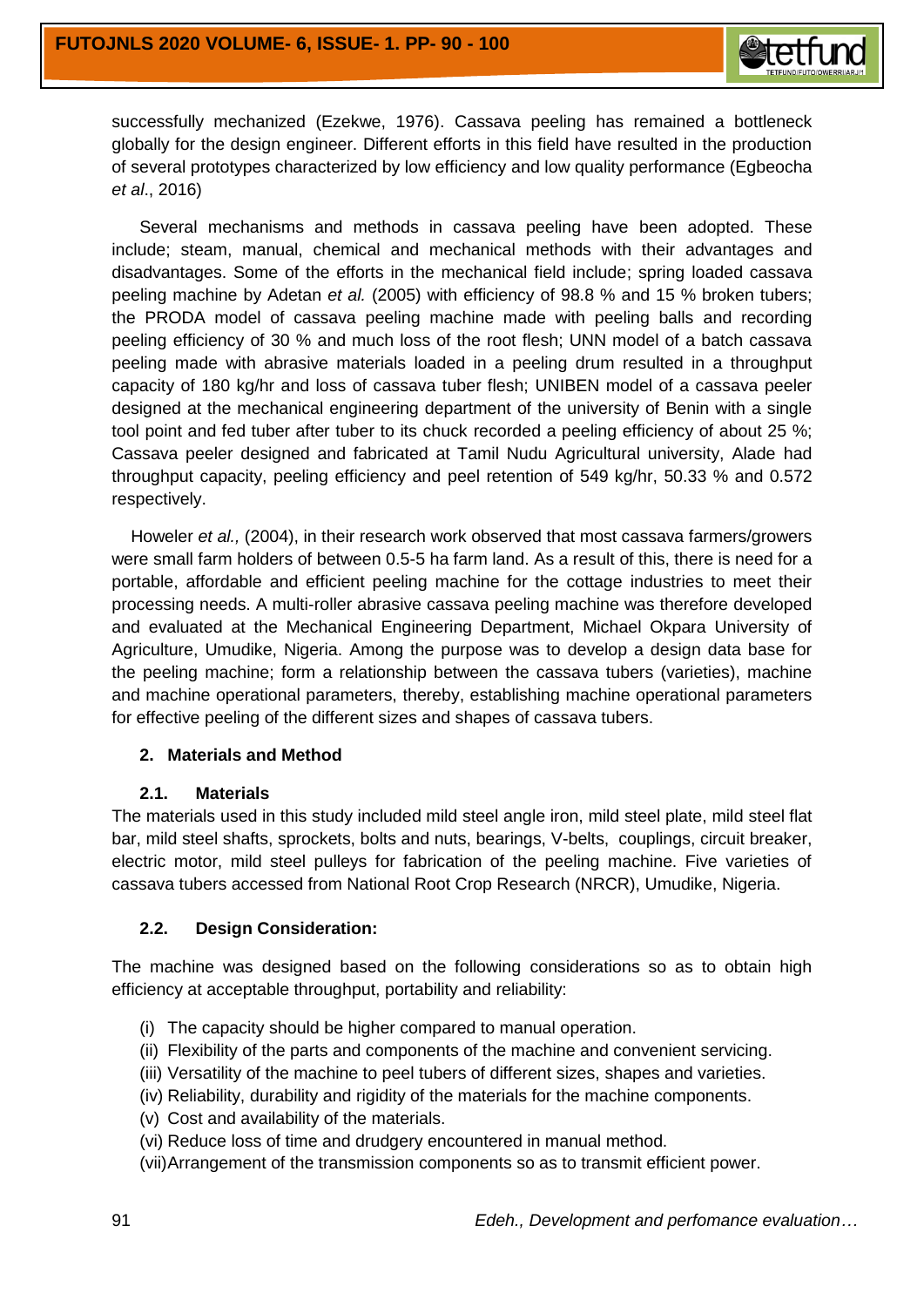

## **2.3. Machine Component/Description:**

The machine comprises the following components: electric motor and gearbox, sprocket and chain drive, shafts, bearing, feed section, peeled tuber discharge chute, waste peel discharge chute, peeling rollers with abrasive surface made of emery cloth, support frame as shown in Figs. 1 and 2 and Plate 1. Each of the component has function(s) to perform for the efficient performance of the cassava peeling machine.

The machine was powered by the electric motor with an incorporated gearbox serving as a speed reducer. With five shafts (each supported on a pair of bearings) arranged in u-shape configuration, mechanical energy was transmitted from electric motor and gearbox through the sprockets and chain drive system to the set of peeling rollers equipped with abrasive surfaces (emery cloth) to peel the cassava tubers. The rotational motion of the rollers with its abrasive surface effects the peeling of the tubers. A feed section was designed to serve as a portal through which the cassava tubers are introduced into the peeling chamber where the tubers undergo peeling action from the set of concave shape arranged abrasive rollers in constant rotation through the shaft. The peeled tubers fall through the detachable discharge Chute at the end of the machine. The rollers were assembled to a 5 mm clearance in between to allow for waste peel/flake discharge**.** A peel discharge chute was situated below the peeling chamber as a slanted casing through which the flake is let out of the peeling chamber. The whole assembly was mounted on mild steel angular bar support frame robustly designed to withstand torsional and vibrational energy occasioned by the operation of the machine.



#### **Legend**

- 1. Chain
- 2. Driver sprocket
- 3. Gearbox
- 4. Outlet chute opener
- 5. Abrasive surface (Emery cloth)
- 6. Idler sprocket
- 7. Feed section opener
- 8. Peeling chamber casing
- 9. Peeling chamber
- 10. Electric motor
- 11. Main frame
- 12. Peeling rollers
- 13. Peeling roller driven sprocket
- 14. Electric switch

Figure 1: Isometric view of the multi-roller cassava peeling machine.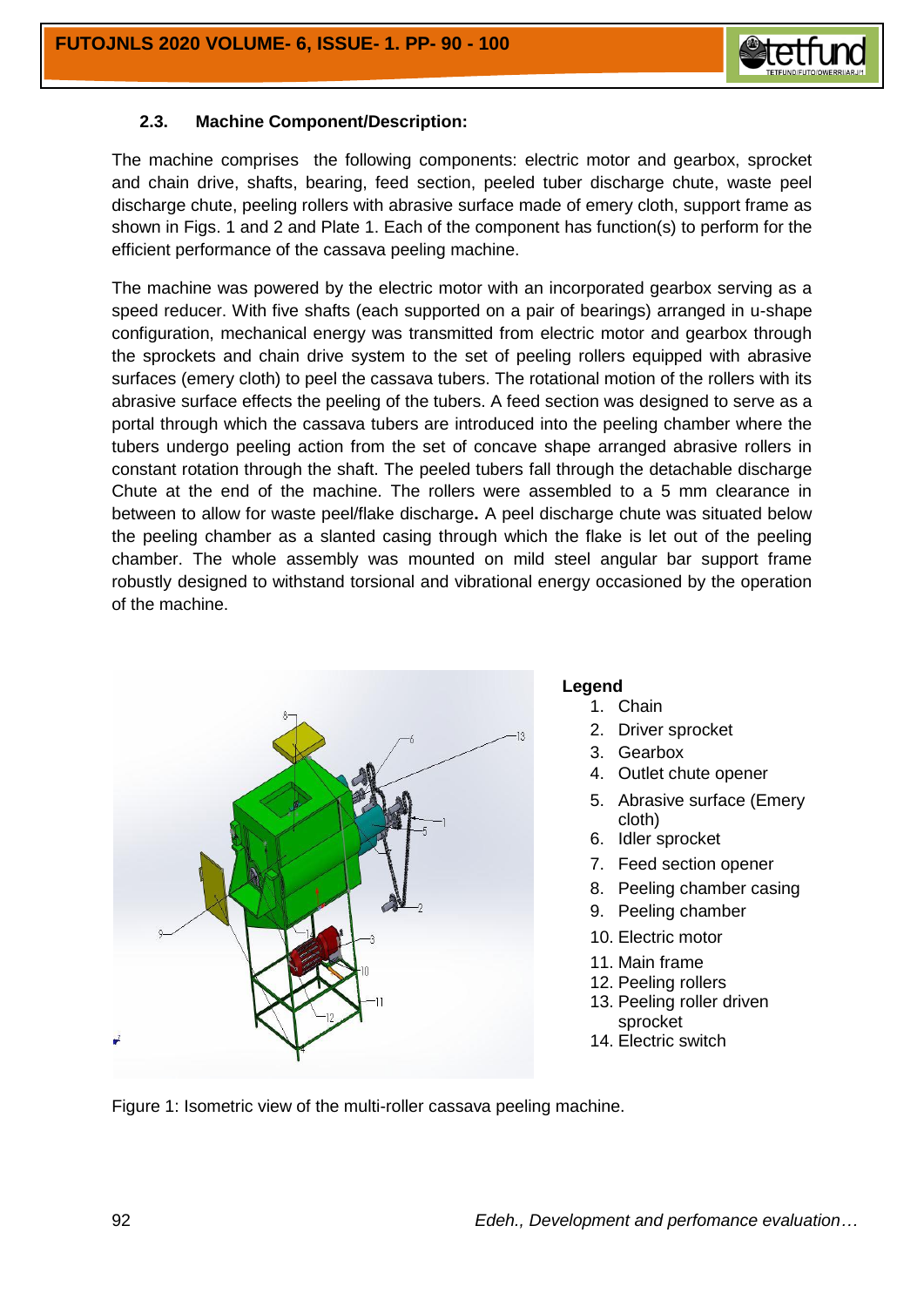



(a) Front view (b) End view



(d) Isometric view

Figure 2: Orthographic view of the machine.



Plate1: Pictorial view of the constructed multi-roller cassava peeling machine.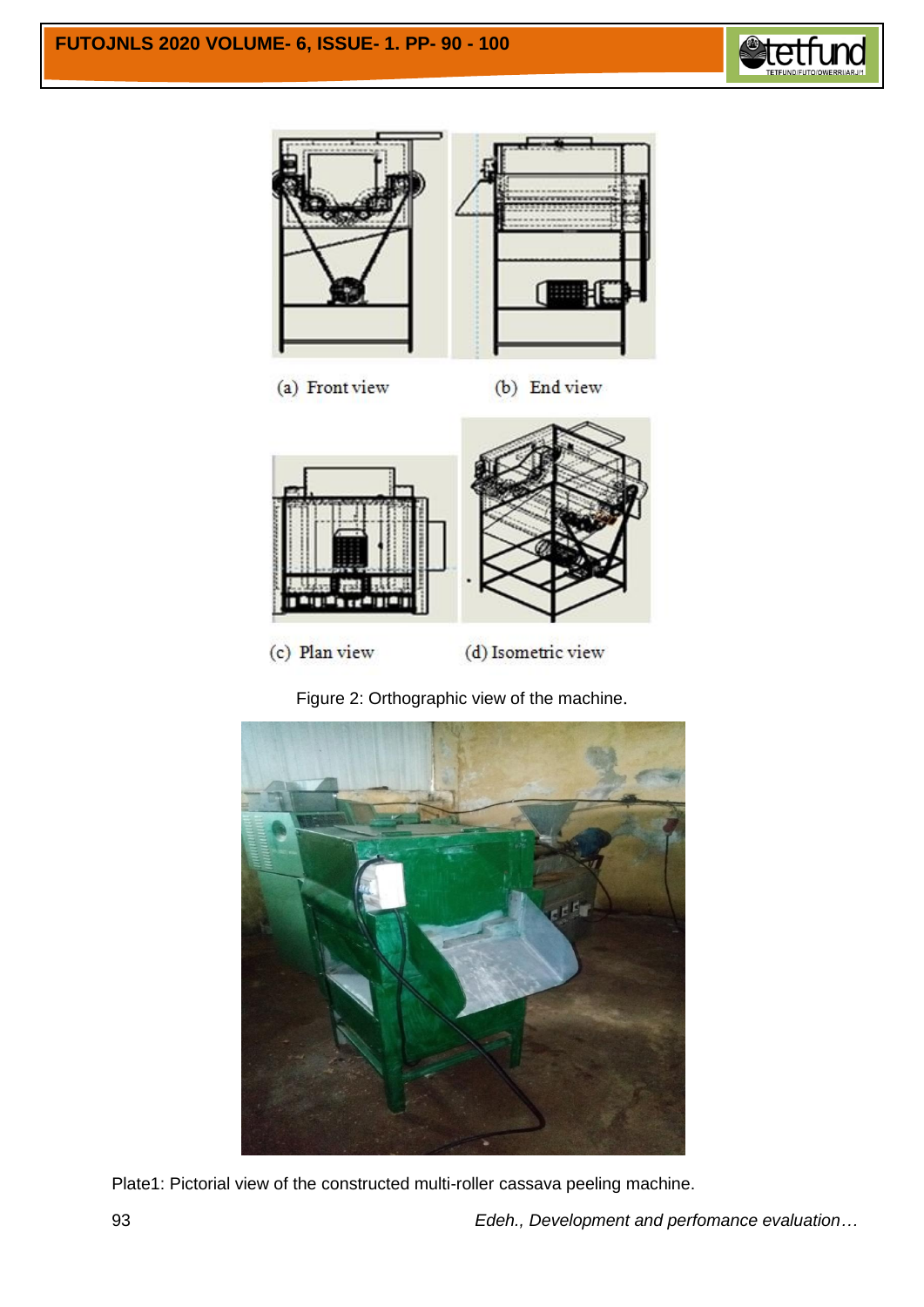

## **2.4. Design Analysis**

The transmission of the rotational motion of the electric motor to effect the needed revolutions of the peeling rollers was achieved by the use of chain drive. The parameters of the shaft of the electric motor and its sprocket were selected as follows:.

Electric motor speed,  $N = 1440$  rpm;

Number of teeth of the sprocket on the electric motor shaft,  $T_1 = 15$ ;

Desired number of teeth on peeling rollers sprockets,  $T_2 = T_3 = T_4 = T_5 = T_6 = 15$ .

To achieve the desired speed of the peeling rollers, an integral gearbox of transmission ratio 4:1 was integrated with the electric motor.

The Design power  $(P<sub>D</sub>)$  of the chain drive was determined as given by Khurmi and Gupta (2012):

$$
P_D = P_R \times S_F \tag{1}
$$

where  $P_R$  = rated power of motor,

$$
S_F = S_1 \times S_2 \times S_3 \tag{2}
$$

where

Service factors  $S_1$ ,  $S_2$ , and  $S_3$  represent constant loading, periodic lubrication and continuous service respectively (Bur and Cheathman, 2002; Sharma and Aggarwal, 2009; Khurmi and Gupta, 2012)

 For a complex chain drive involving five (5) driven sprockets of the peeling rollers and the sprocket of the electric motor-gearbox, the entire length of chain was sectioned into five (5) sections:  $L_1$ ,  $L_2$ ,  $L_3$ ,  $L_4$ , and  $L_5$ . First section was formed by the driving sprocket and the first (lowest) driven sprocket with centre to centre distance  $x_1 = 300$ mm while the sections connecting the driven sprockets have centre to centre distances of  $x_2$ ,  $x_3$ ,  $x_4$ ,  $x_5$  = 130mm.

 The length of the chain as sectioned was determined with the formula suggested by Sharma and Aggarwal (2009) and Khurmi and Gupta (2012):

$$
L_1 = K_1 \times p \tag{3}
$$

$$
L_2 = K_2 \times p \tag{4}
$$

where;

 $K_1$  = chain link formed by the driver sprocket and the first driven sprocket:

 $K_2$  = chain link between driven sprockets 2 and 3

$$
K_1 = \frac{T_1 + T_2}{2} + \frac{2 x_1}{p} + \left(\frac{T_2 - T_1}{2\pi}\right)^2 x \frac{p}{x_1}
$$
 (Khurm i and Gupta, 2012) (5)

 $x_1$  = centre distance of the first chain section.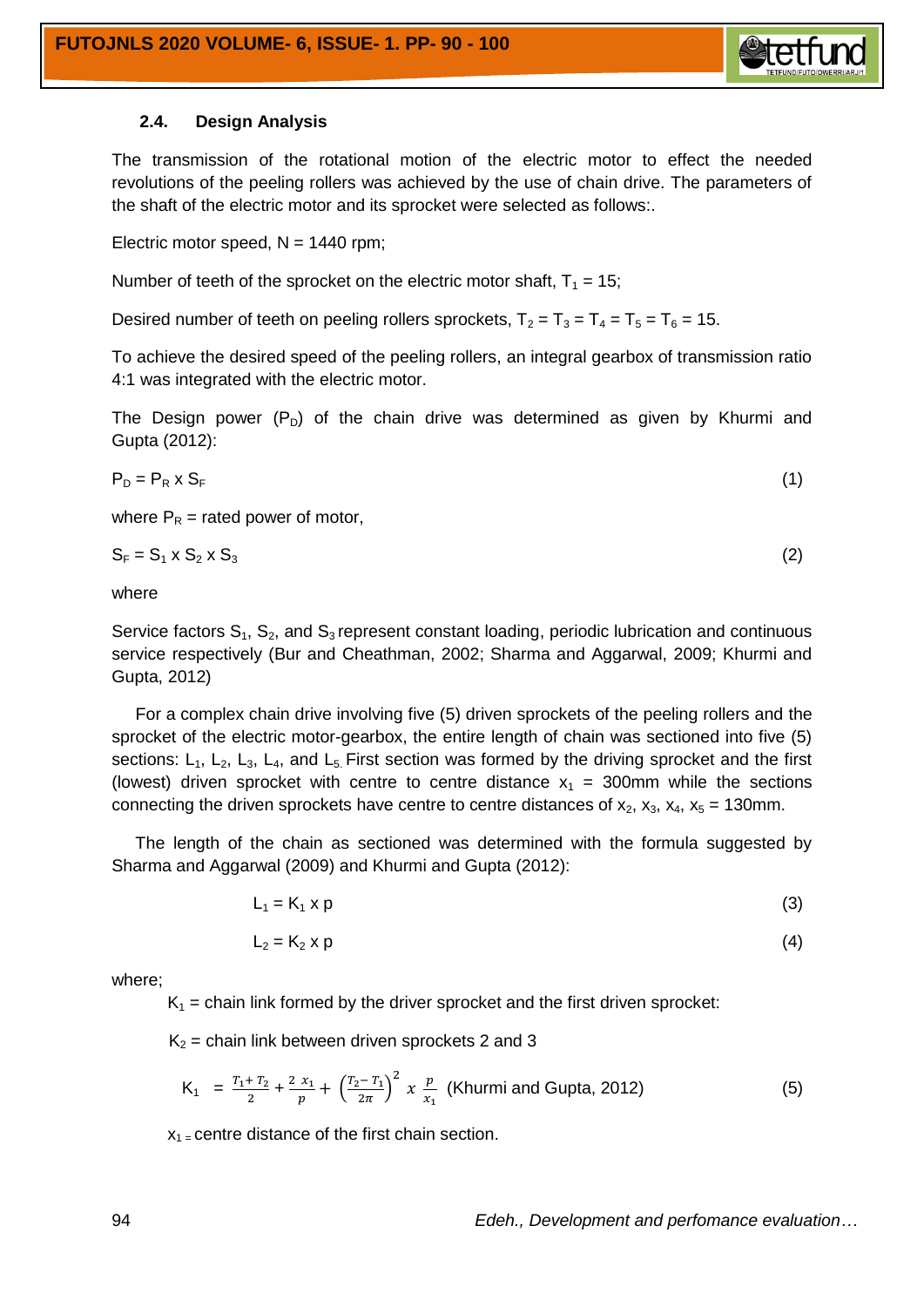$$
K_2 = \frac{T_2 + T_3}{2} + \frac{2 x_2}{p} + \left(\frac{T_3 - T_2}{2\pi}\right)^2 x \frac{p}{x_2}
$$
 (Khurm i and Gupta, 2012) (6)

 $x_2 = x_3 = x_4 = x_5$  = centre distance of the driven sprockets

 $K_2$ ,  $K_3$ ,  $K_4$ ,  $K_5$  = chain link between the driven sprockets.

$$
L_2 = L_3 = L_4 = L_5
$$

While the entire length L, of the chain was gotten as

$$
L = L_1 + 4L_2 \tag{7}
$$

 To transmit the design power as calculated from Equation (1), a chain type No 10 with two stands, pitch p, roller diameter d, minimum width of roller w, of 15.875mm, 10.16mm, and 9.65mm respectively was selected (Khurmi and Gupta, 2012).

The pitch circle diameter,  $d_1$  and average speed of the chain which is the chain pitch line velocity, V on the sprockets were determined using equation (8) (Sharma and Aggarwal, 2009) and equation (9) (Khurmi and Gupta, 2012).as 76.36 mm and 14.39 m/s respectively

$$
d_1 = p \times \csc x \left(\frac{180}{T}\right) \tag{8}
$$

$$
V = \frac{\pi x d_{1xN}}{60}
$$
 (9)

where;  $T =$  number of teeth of the sprockets, (15)  $N =$  speed of the sprockets, (360 rpm)

 The angle of articulation, θ/2 through which the links swing as they enter contacts with the sprockets teeth was determined as 12<sup>0</sup> using equation (10) (Khurmi and Gupta, 2012);

$$
\theta = \frac{360}{T} \tag{10}
$$

The shaft diameters, D, of the peeling rollers of this machine were determined using maximum stress relations given by Burr and Cheathan (2002); and Khurmi and Gupta (2012) in equation (11):

$$
D = \left[\frac{16}{\pi \tau} \left(\sqrt{(K_b M_b)^2 + (K_t M_t)^2}\right)\right]^{\frac{1}{3}}
$$
\n(11)

where;  $\tau$  = Allowable shear stress for steel shaft with provision for key ways, (42 N/mm<sup>2</sup>)

 $M_t$  = Maximum Twisting Moment on the shafts, (N-mm)

- $M_b$  = Maximum Bending Moment on the shafts, (N-mm)
- $K_b$  = Combined shock and fatigue factor for bending, (2)

 $K_t$  = Combined shock fatigue factor for twisting, (1.5)

 The actual power, p required for the operation of this machine is the power required to drive the shaft of the speed reducer which then drive the shafts in the peeling rollers. The power in watts required to drive this machine was determined using equation (12).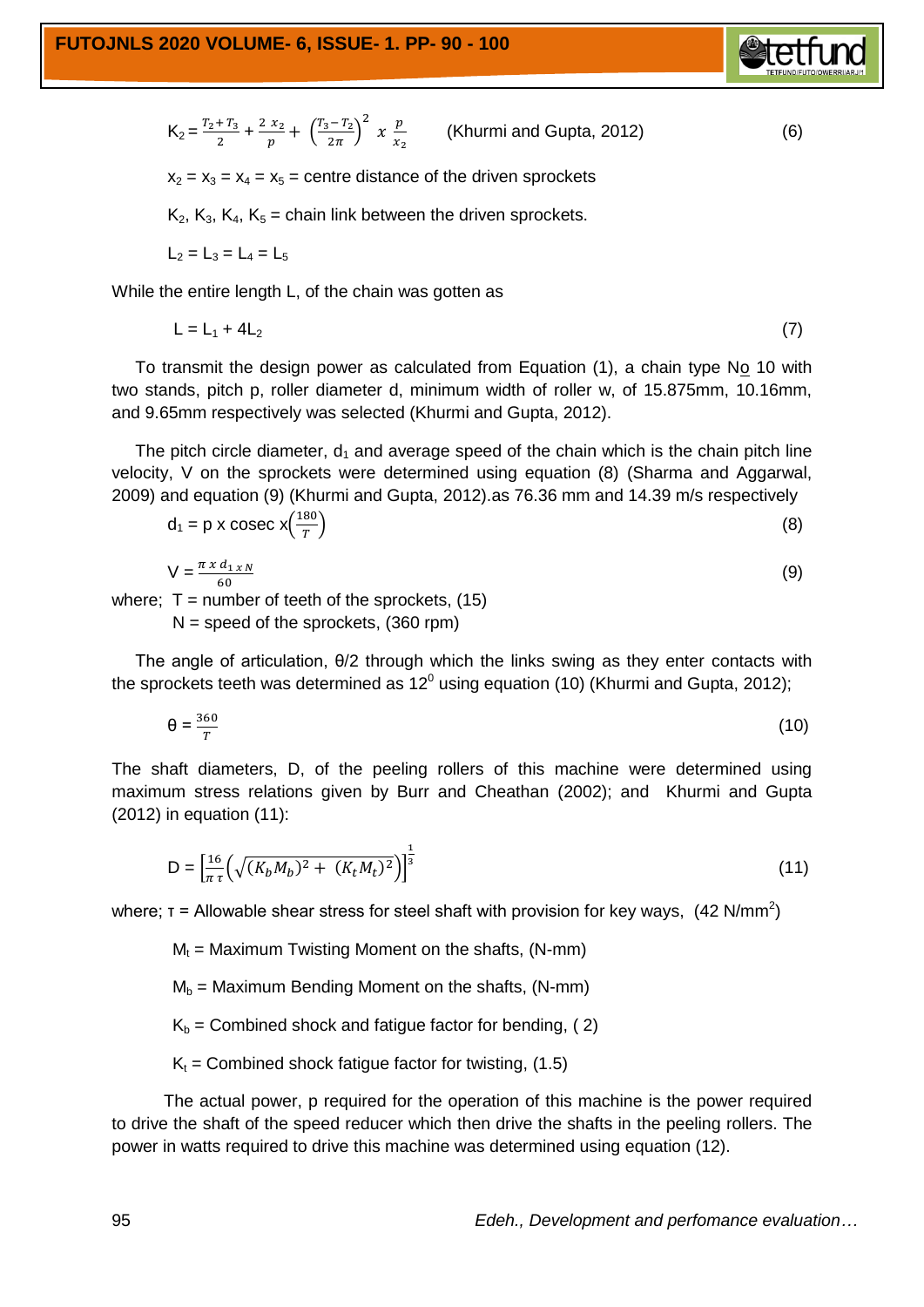$$
P = \frac{2\pi NT}{60} \tag{12}
$$

where;  $P = Power$  to drive the machine in watts

 $N =$  Output speed of the speed reducer and peeling rollers

 $T =$  Twisting moment on the output shaft of the speed reducer, 29.58 N-m

 Taking care of 10% possible loss due to friction (Nwankwojike *et al*., 2012), the power required to drive the multi-roller abrasive peeling machine was computed from equation (12) as 1.100Kw (1.474 HP). Therefore, (2 HP) electric motor which can be powered using a 3 phase electric power supply was selected for this cassava peeling machine.

# **2.5. Evaluation procedure**

The machine was evaluated for performance in terms of throughput capacity,  $T_c$ , proportion of weight of peel, P, and peeling efficiency, μ. The throughput was measured in terms of mass of tubers per batch of peel per unit time. The peeling chamber was filled with different batch sizes of 5kg, 10kg, 15kg, and 20kg of different varieties of cassava (NR 8082, 8083, 8208, 09/0581 and UMUCAS 38) which their moisture contents at harvest were determined.

 The time of peel, mass of peeled tuber, mass of waste peel were duly noted during the test. The throughput capacity,  $T_c$ , proportion of weight of peel, P, and peeling efficiency,  $\mu$ were obtained from the expression given by Olukunle & Akinnuli, (2012) and Olukunle & Jimoh (2012):

$$
T_C = \frac{M_C}{t} \tag{13}
$$

$$
\begin{array}{cc}\n\cdot & \cdot & \cdot \\
\downarrow & \downarrow & \n\end{array}
$$

$$
P = \frac{M_{PC}}{M_C}
$$
  
\n
$$
\mu = \frac{M_{PC}}{M_{PR} + M_{PC}}
$$
 (Aggarwal, 1987) (15)

where  $M_C$  = mass of cassava (kg), t = time taken in Seconds,  $M_{PC}$  = mass of peeled cassava  $(ka)$ ,  $M_{PR}$  = mass of peel retained  $(ka)$ .

#### **3. Results and Discussion**

The machine design technical parameters as determined from Equations (1)-(12) were presented in Table 1. From the result, the power requirement of the machine was 1.464kw hence 2Hp electric motor with speed of 1440 rpm was used to power the machine. This power was transmitted to the shafts bearing the peeling rollers that peel the cassava tubers with an abrasive surface (emery cloth). The peeling rollers rotate at a speed of 360 rpm.

| rapid 11. Tho machino accign toomnoal paramotoro    |                            |                  |                |  |  |  |
|-----------------------------------------------------|----------------------------|------------------|----------------|--|--|--|
| <b>Technical/Calculated Parameters</b>              | Symbol                     | Value            | Unit           |  |  |  |
| Chain Length                                        |                            | 2.8              | m              |  |  |  |
| Angle of Articulation                               | $\theta$ /2                | $12^{\circ}$     | Radians        |  |  |  |
| Design power of the chain                           | $P_D$                      | 2.475            | Kw             |  |  |  |
| Average Speed of chain                              | V                          | 14.39            | m/s            |  |  |  |
| Power required                                      | P                          | 2                | Hp             |  |  |  |
| Shaft speed                                         | N <sub>2</sub>             | 360              | rpm            |  |  |  |
| Diameter of peeling roller shafts                   | D                          | 0.46             | m              |  |  |  |
| Maximum mass of cassava tubers per batch of peel    | M                          | 24               | Кg             |  |  |  |
| Maximum bending moment on the peeling roller shafts | M <sub>b</sub>             | 1.61, 0.89, 0.23 | Nm             |  |  |  |
| Effective volume of peeling chamber                 | $\mathsf{V}_{\mathsf{PC}}$ | 0.072            | $\mathsf{m}^3$ |  |  |  |

Table 1: The machine design technical parameters

96 *Edeh., Development and perfomance evaluation…*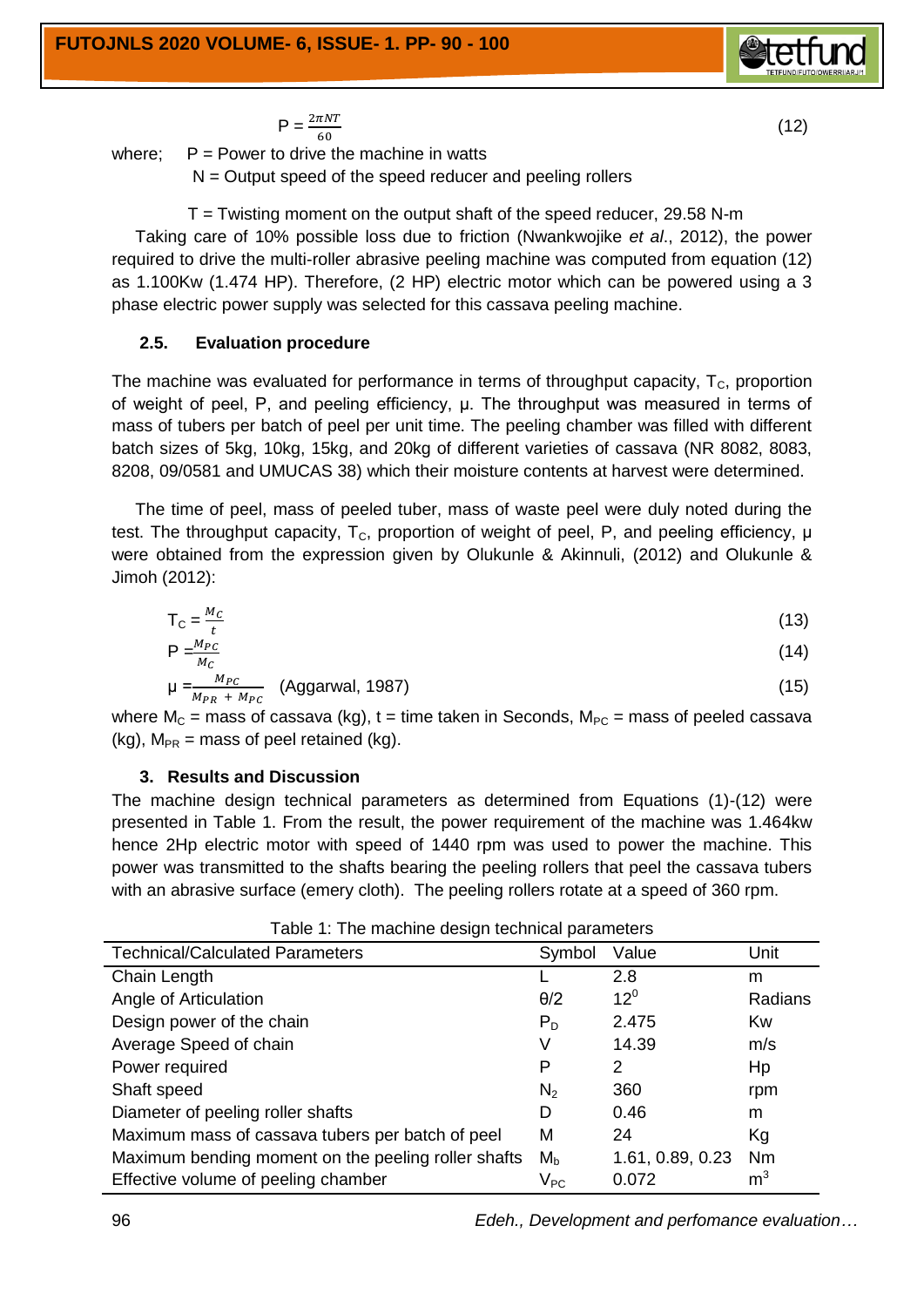

 Tables 2 and 3 present the machine performance results while Table 2 showed measured crop parameters, Table 3 showed the evaluated performance indicators determined from Equations (13)- (15). From the results as recorded, it was observable that the machine attained peeling efficiency of up to 91% at corresponding minimum average flesh loss of 0.195kg for umucas 38 variety with highest moisture content (84.33 %). This is an indication that moisture content favoured the developed multi-roller abrasive peeling machine.

| <b>Type</b>   | Time of<br>peel, t | Weight of<br>tuber | Mass of<br>peel, | Weight of<br>peeled | Weight of peel<br>removed by | Tuber loss<br>$M_F$ (kg) |
|---------------|--------------------|--------------------|------------------|---------------------|------------------------------|--------------------------|
| (Moisture     | (min)              | before             | Mp (kg)          | tuber Mpc           | hand Mpr                     |                          |
| Content)      |                    | peeling Mc         |                  | (kg)                |                              |                          |
|               |                    | (kg)               |                  |                     |                              |                          |
| NR 8208       | $\overline{2}$     | 5                  | 0.6              | 4.35                | 0.60                         | 0.05                     |
| (65.40%)      | 4.01               | 10                 | 1.29             | 8.50                | 1.29                         | 0.21                     |
|               | 7.32               | 15                 | 1.58             | 13.16               | 1.58                         | 0.26                     |
|               | 10.10              | 20                 | 2.59             | 17.10               | 2.59                         | 0.31                     |
|               |                    |                    |                  |                     |                              |                          |
| <b>NR</b>     | 1.98               | 5                  | 0.82             | 4.10                | 0.82                         | 0.08                     |
| 09/0581       | 3.92               | 10                 | 1.62             | 8.20                | 1.62                         | 0.18                     |
| $(63.50\%)$   | 7.25               | 15                 | 1.98             | 12.80               | 1.98                         | 0.22                     |
|               | 10.00              | 20                 | 2.21             | 17.50               | 2.21                         | 0.29                     |
|               |                    |                    |                  |                     |                              |                          |
| <b>UMUCAS</b> | 2.10               | 5                  | 0.70             | 4.21                | 0.70                         | 0.09                     |
| 38            | 4.12               | 10                 | 0.82             | 9.00                | 0.82                         | 0.18                     |
| (84.33%)      | 7.10               | 15                 | 1.63             | 13.15               | 1.63                         | 0.22                     |
|               | 9.53               | 20                 | 2.35             | 17.36               | 2.35                         | 0.29                     |
|               |                    |                    |                  |                     |                              |                          |
| <b>NR</b>     | 2.01               | 5                  | 0.60             | 4.34                | 0.60                         | 0.60                     |
| 8083          | 3.96               | 10                 | 1.30             | 8.49                | 1.30                         | 0.21                     |
| $(64.50\%)$   | 7.28               | 15                 | 1.57             | 13.12               | 1.57                         | 0.31                     |
|               | 10.04              | 20                 | 2.58             | 17.00               | 2.58                         | 0.42                     |
|               |                    |                    |                  |                     |                              |                          |
| <b>NR</b>     | 2.05               | 5                  | 0.86             | 4.02                | 0.86                         | 0.12                     |
| 8082          | 4.02               | 10                 | 1.57             | 8.22                | 1.57                         | 0.21                     |
| (63, 33%)     | 7.94               | 15                 | 1.80             | 12.74               | 1.80                         | 0.41                     |
|               | 9.92               | 20                 | 2.17             | 17.46               | 2.17                         | 0.37                     |

Table 2: Varieties and parameters for performance evaluation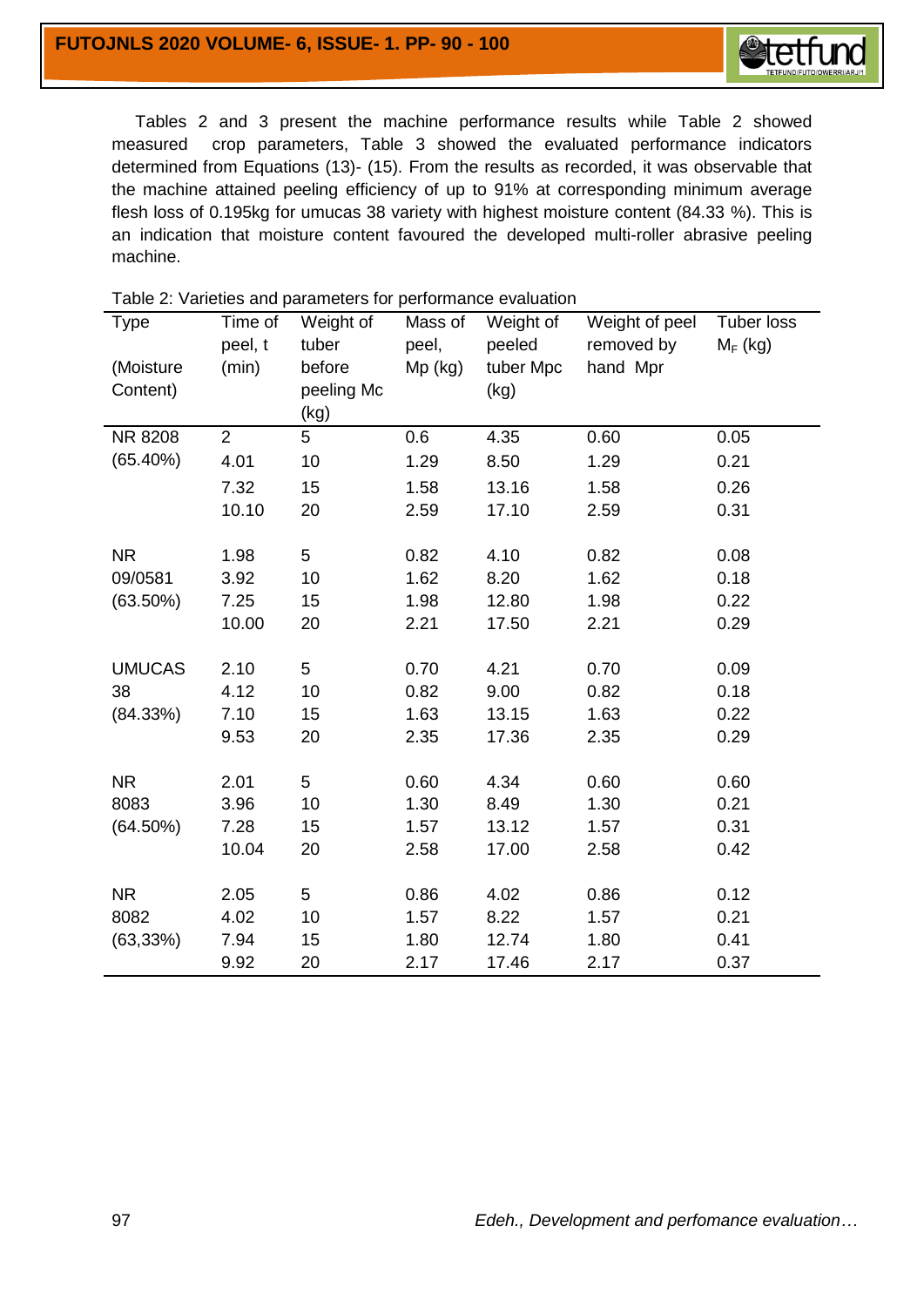

| Table 3: Results of the performance evaluation of the multi-roller cassava peeling machine |    |             |             |           |            |            |
|--------------------------------------------------------------------------------------------|----|-------------|-------------|-----------|------------|------------|
| Type                                                                                       | Mc | Proportion  | Mechanical  | Peel      | Peeling    | Throughput |
|                                                                                            |    | by weight P | damage      | retention | efficiency | Capacity   |
|                                                                                            |    | (kg)        | $(\lambda)$ | (PR)      | (μ)        | Tc (min)   |
| <b>NR</b>                                                                                  | 5  | 0.87        | 0.04        | 0.03      | 0.87       | 2.17       |
| 8208                                                                                       | 10 | 0.85        | 0.05        | 0.04      | 0.86       | 2.11       |
|                                                                                            | 15 | 0.87        | 0.05        | 0.05      | 0.89       | 1.79       |
|                                                                                            | 20 | 0.85        | 0.04        | 0.03      | 0.86       | 1.69       |
| <b>NR</b>                                                                                  | 5  | 0.82        | 0.06        | 0.04      | 0.83       | 2.07       |
| 09/0581                                                                                    | 10 | 0.82        | 0.05        | 0.04      | 0.83       | 2.09       |
|                                                                                            | 15 | 0.85        | 0.06        | 0.05      | 0.86       | 1.76       |
|                                                                                            | 20 | 0.87        | 0.04        | 0.03      | 0.88       | 1.75       |
|                                                                                            | 5  | 0.84        | 0.05        | 0.04      | 0.85       | 2.00       |
| <b>UMUCAS</b>                                                                              | 10 | 0.90        | 0.06        | 0.05      | 0.91       | 2.18       |
| 38                                                                                         | 15 | 0.87        | 0.04        | 0.03      | 0.88       | 1.80       |
|                                                                                            | 20 | 0.86        | 0.07        | 0.06      | 0.88       | 1.82       |
| NR.                                                                                        | 5  | 0.86        | 0.04        | 0.03      | 0.87       | 2.15       |
| 8083                                                                                       | 10 | 0.84        | 0.04        | 0.03      | 0.86       | 2.14       |
|                                                                                            | 15 | 0.87        | 0.05        | 0.04      | 0.89       | 1.80       |
|                                                                                            | 20 | 0.85        | 0.05        | 0.04      | 0.86       | 1.69       |
| <b>NR</b>                                                                                  | 5  | 0.80        | 0.09        | 0.07      | 0.82       | 1.96       |
| 8082                                                                                       | 10 | 0.82        | 0.05        | 0.04      | 0.83       | 2.04       |
|                                                                                            | 15 | 0.84        | 0.09        | 0.07      | 0.87       | 1.60       |
|                                                                                            | 20 | 0.87        | 0.05        | 0.04      | 0.88       | 1.76       |

The cost evaluation is presented in Table 4.

| S/N | Component<br>Part | Material used               | Quantity | Rate | Amount<br>(N) |
|-----|-------------------|-----------------------------|----------|------|---------------|
| 1   | Electric motor    | 2 HP 3-phase                | 1        |      | 40000         |
| 2   | Frame             | steel angle<br>Mild<br>iron | 3        | 2500 | 7500          |
|     |                   | 2x2                         |          |      |               |
|     |                   | Mild<br>steel angle iron 2  |          | 1000 | 2000          |
|     |                   | 1x1                         |          |      |               |
| 3   | <b>Bearing</b>    | Mild steel                  | 10       | 800  | 8000          |
| 4   | Bolts and nuts    | Mild steel                  | 16       | 80   | 1280          |
| 5   | Plate             | Mild steel 2mm              |          |      | 15200         |
|     |                   | Mild steel 10mm             |          |      | 30000         |
| 6   | Hinges            | Mild steel                  | 2        | 150  | 300           |
|     | Pulley            | Mild steel                  | 4        | 900  | 3600          |
| 8   | <b>Sprockets</b>  | Carbonised mild steel       | 6        | 1500 | 9000          |
| 9   | <b>Rollers</b>    | Hardened mild steel         | 5        | 6520 | 32600         |
| 10  | Shaft             | Hardened mild steel         | 5        | 2530 | 12650         |
| 11  | Chain             | Medium carbon               | 1        | 5200 | 5200          |
| 12  | Paint             | Red oxide, green            |          |      | 11000         |
| 13  | Transportation    |                             |          |      | 15000         |
| 14  | Labour            |                             |          |      | 60000         |
| 15  | Miscellaneous     |                             |          |      | 29320         |
| 16  | Total             |                             |          |      | 282650        |

98 *Edeh., Development and perfomance evaluation…*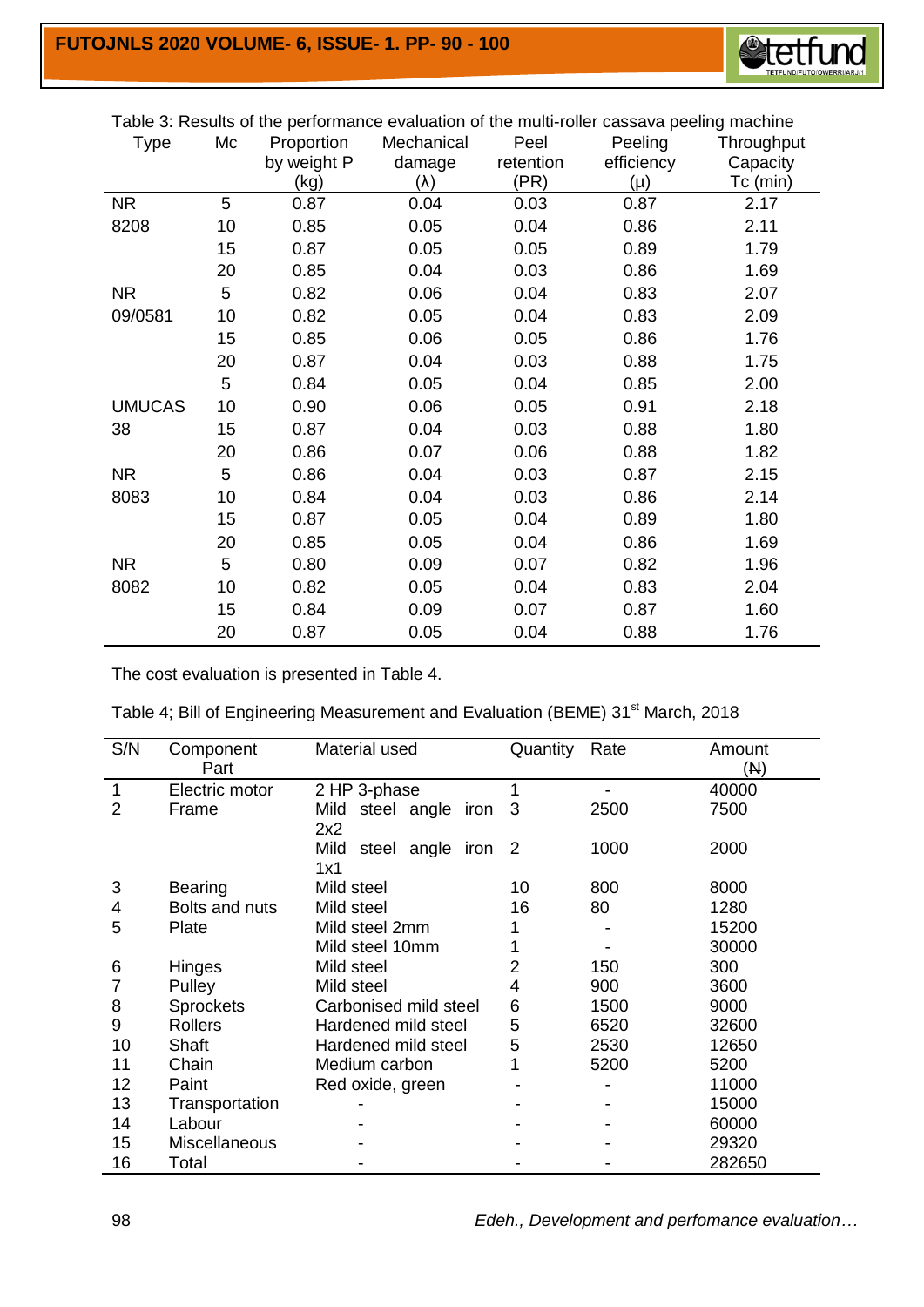

From the bill of engineering measurements and evaluation, the total cost of fabricating the machine is Two Hundred and Eighty Two Thousand, Six Hundred and Fifty naira only (N282,650.00)., This machine is affordable to small and medium scale processors as justified by the capacity, performance and prevailing economic realities.

#### **4. Conclusion and Recommendation**

The need for pre-operation such as cutting of the cassava tuber with depressed sections, tuber stumps, and washing of the tubers before peeling in order to have an effective operation poses a great limitation. However, an improvement can be made so as to eliminate the time expended in preoperational activities. The developed cassava peeler recorded high peeling efficiency of 91% and throughput of 2.71kg/min for variety having highest moisture content (84.33%), hence revealing that the machine performs better with freshly harvested tubers (with high moisture content).The cassava peeler produced is a prototype therefore can only contain about 24kg of cassava at a time. However it can be improved upon by scaling up the peeling chamber capacity for industrial purposes. Further research could be carried out on the production of a more advanced machine where preoperational treatment will be eliminated to enhance efficiency and productivity.

## **Reference**

- Adetan, D.A., Adekoya, L.O., Aluko, O.B. & Makanjuola, G.A. (2005). An experimental mechanical cassava tuber peeling machine. *Journal of Agricultural Engineering and Technology (JAET),* 13, 27-34.
- Agrawal, Y.C. (1987). Ginger peeling machine parameters. *Agricultural Mechanization in Asia, Africa and Latin America*, 18 (2), 59-62.
- Alade, O. (2005). Performance evaluation of an indigenous cassava peeling machine. Unpublished B. Eng. Thesis. Department of Agricultural Engineering, Federal University of Technology, Akure, Nigeria.
- Bur, A. H. & Cheathan, J. B. (2002). Mechanical: Analysis and Design (2<sup>nd</sup> Edition). New Delhi: Prentice Hall Publishers, 1- 832
- Egbeocha, C.C., Asoegwu, S.N & Okereke, N.A.A.(2016). A Review on Performance of Cassava Peeling Machines in Nigeria *. Futo Journal Series (FUTOJNLS),* 2(1), 140 – 168.
- Ezekwe, G. O (1976); A feature for achieving a constant depth of peel in the mechanical peeling of cassava. *Nigeria Journal of Engineering*, 1(3), 174-181
- Howeler, R. H, Watananouta, W & Tran Ngoc N. (2004). Farmers decide: A participatory approach to development and dissemination of improved cassava technology that improve yield and prevent soil degradation. *Proceedings of 13th International Society of Tropical Root Crops* Arusha Tanzania, 1-15.
- Khurmi, R. S. & Gupta, J. K. (2012). A textbook of machine design. New Delhi: S. Chand and Company, 509 - 557
- Kochlar, S. L (1981), Tropical crops: A textbook of economic botany: Macmillan Publishers Ltd, 467.
- Nwankwojike, B. N. (2012). Angle of repose of digested oil palm fruit mash and pulp on steel. *International Journal of Innovative Technology & Creative Engineering, 2(2), 12 – 17.*